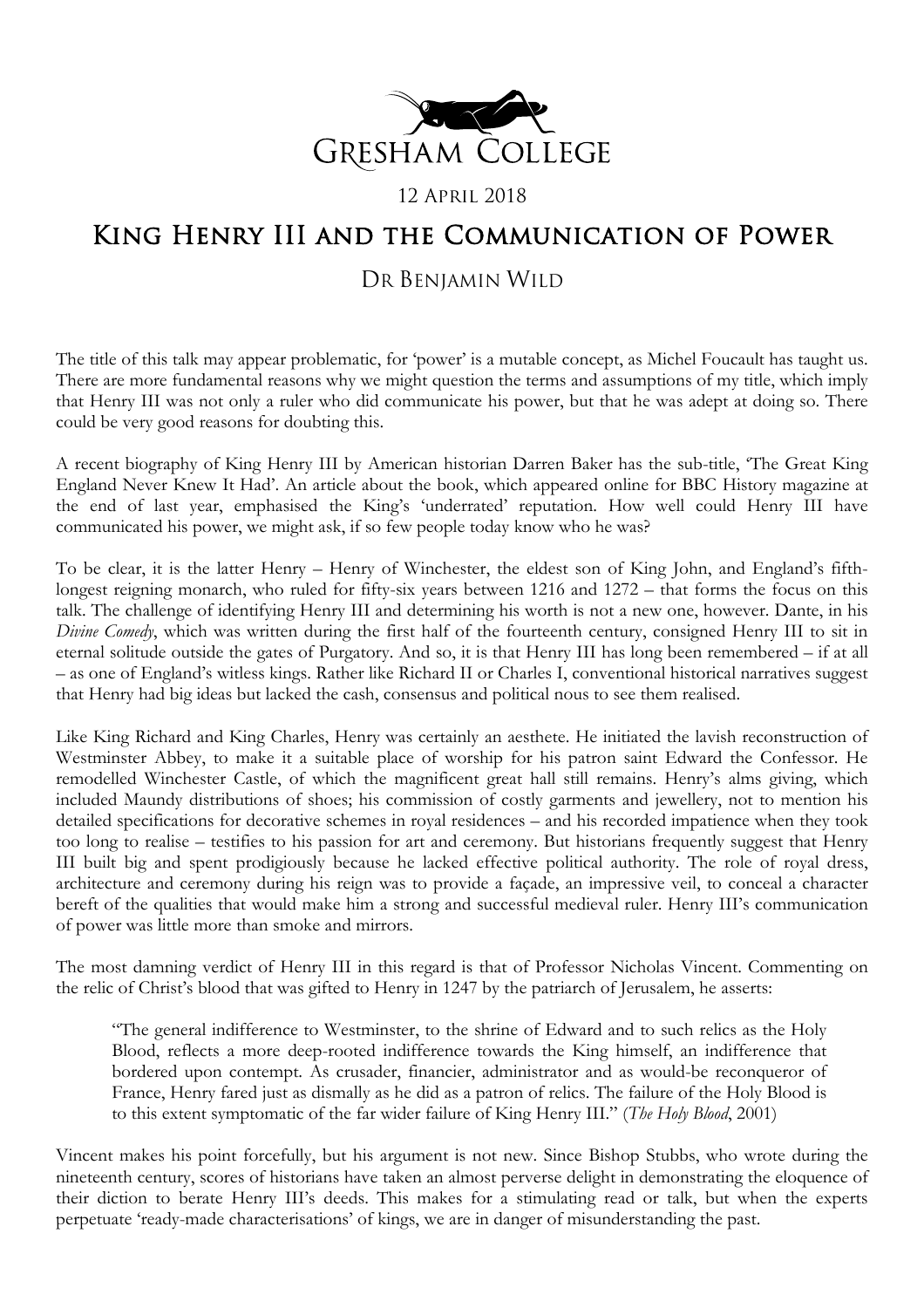In what follows, I want to argue that Henry used art consistently and deliberately throughout his reign. If we are to understand the accomplishments and crises of one of the longest and most tumultuous reigns in our history, which saw the establishment of Magna Carta as a benchmark of good governance; if we want to remember and understand Henry III more fully, we should acknowledge the centrality of art and ceremony in his reign, for this was central to the King's communication of power, even if his efforts were not always successful. I want to make my argument by thinking about a belt, a building and a battle.

#### **The Belt**

The belt that I want to talk about was discovered in the early 1940s in the monastery of Santa María de Las Huelgas, Burgos, within the tomb of Fernando de la Cerda, the son and heir of Alfonso X of Castile. The belt is made of a tablet-woven braid decorated with minute blue and white glass beads. It is lined with light green silk brocaded with gold. Two silver-gilt plates are attached to the ends of the strap, one of which serves as the buckle. The plates are decorated with pearls and sapphires and each contains four three-sided shields painted with heraldic devices. The belt strap is divided into twenty equal sections, which are decorated with alternating designs. Ten of the panels feature intricate geometric patterns set within a diamond-shaped frame. The corners of these panels are filled with swastikas and discs. No two panels are identical, but the colour scheme of each is blue and white. The ten remaining panels are filled with three-sided heraldic shields, some of which are copied from the silver-gilt plates. These panels are also depicted in blue and white. In total, the belt features twelve different coats of arms.

Attempts to identify the arms on the shields, and thus the origins of the belt, have caused much debate. Since its discovery over seventy years ago, different arguments have been put forward to suggest that the belt originated in England, France and Spain. In an article that I have written about the belt, I argue that it was English and that it had been commissioned by King Henry III. The belt's journey from England to Spain was circuitous. In 1254, Henry gifted the belt to the count of Champagne, Thibault II, during his first diplomatic visit to France. In 1269, Thibault probably re-gifted the belt to Fernando de la Cerda, at his wedding. The belt's burial with the Castilian Infante provides important evidence of the close familial and political relationships that linked the ruling dynasties of northwest Europe during the thirteenth century. Commissioned as a gift and richly decorated, I suggested that the belt should be seen as an example of the aesthetic accomplishment of Henry III, his use of propaganda and political aspirations.

'Propaganda' is clearly not a medieval term, but I think it is appropriate to use in this context, if we follow the definition favoured by the French medievalist Martin Aurell. He describes propaganda as:

"[T]he broadcasting of a political message out from [the royal court], and its reception by the periphery, where the aristocracy still had an ability to make up its own mind, an ability the king wanted to influence. It recognised that there was public opinion in the complaisance of the aristocracy, which it was necessary to convince about the good sense of the actions of the king and his officers. 'Propaganda' assumes a sharp consciousness of the role of communication amongst the governing classes, who were intelligently furthering the spread of favourable ideas when they funded professional thinkers, writers and performers. It implies also an infrastructure, however primitive." (*L'Empire des Plantagenêt* (2003)/*The Plantagenet Empire* (2007))

Fernando's belt certainly sought to convince people about 'the good sense of the actions of the king.' It did this by emphasising the convivial relations that existed within the English royal court and between Henry III and his fellow European rulers. The fact that there are only ten shields on the belt strap, some of which are replicated on the silver-gilt plates, implies deliberate selection. The arms of these shields belong to a diverse group of individuals who are not comparable in terms of office, status, age or income. There are conspicuous absences and odd inclusions. In total there are three kings, six earls and two barons. This again would imply deliberate selection. Due to the limits of time, I won't provide a prosopographical overview of the individuals whose arms appear on the belt, but it is apparent that all of the men depicted on the strap were English; many could trace their families back to the Norman Conquest of 1066. In contrast, on the silver gilt plates, the arms of England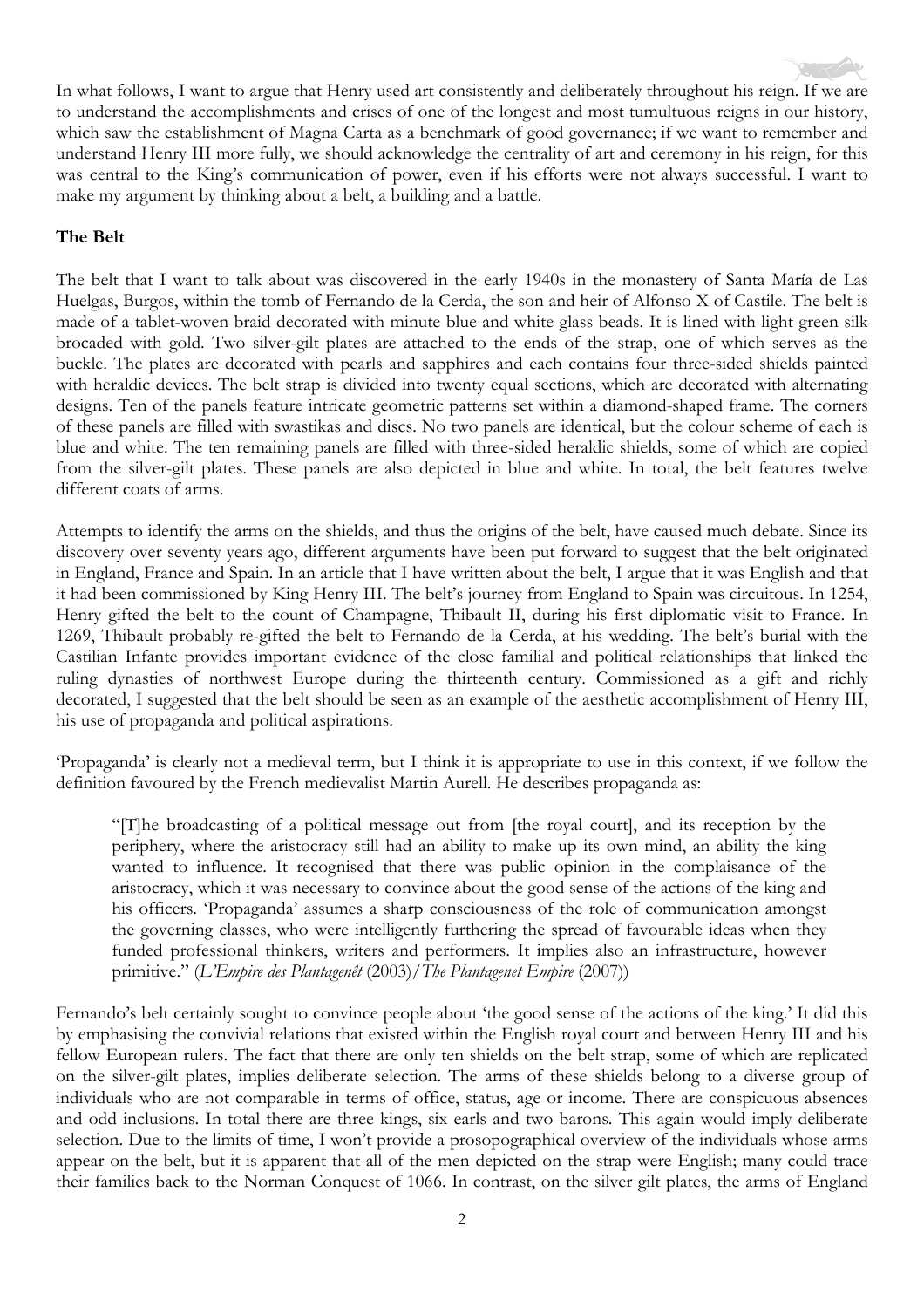appear alongside those of France and Navarre. On the belt strap, Henry is king of England, standing among his barons. On the silver gilt plates he stands among European princes, alongside the saintly Louis IX and Thibault II.

The theme of Englishness on the belt strap was hardly coincidental. The emphasis on individuals who were *de regno Anglie natos* ('born of [the kingdom] of England') coincides with King Henry's efforts to rebrand the monarchy after the death of his father, King John, and the virtual loss of the dynasty's cross-channel kingdom. Unusually for the time, Henry rejected French names for his children and named his sons after Edmund and Edward, canonised English kings. He adopted the last true English monarch before the Conquest, Edward the Confessor, as his patron saint. During the 1250s, when I think the belt was commissioned, an Anglocentric focus was political in other respects. The English court was increasingly concerned, and vocal, about Henry's distribution of patronage to his Lusignan half-brothers. It is striking that these men, so close to king in his counsels, do not appear on the belt at all. The promotion of court allegiances and the image of a king working in concert with his political community was not new, as political ideas rarely are. Henry had explored this theme in art before. In 1243, he commissioned a mural for the great hall of Dublin castle. The painting, which does not survive, depicted the king and queen seated amongst their baronage. The idea of political community was revived between 1259 and 1265, when sixteen heraldic shields were installed along each side of the choir of Westminster Abbey. The three-sided shields, like those on Fernando's belt, contained the arms of England's aristocracy alongside those of the royal family.

#### **The Building**

And so we move from the belt to the building that I want to discuss, Westminster Abbey. Henry III's reconstruction of Westminster Abbey began in 1245. Starting with the east end, sections of the existing church, built by Edward the Confessor in the eleventh century, were taken down and new, taller and wider sections of Henry's church were erected in their place. The abbey was conceived to be a suitable space for the tomb of the king's patron saint. But in paying homage to the heavens, Henry also made sure to use the building to enhance his terrestrial authority. The result is a unique piece of architecture that has a perfectly articulated, and quite deliberate, mesh of the secular and sacred. As you enter the abbey through the north transept, your eyes sweep across the intricately carved interior and are drawn upwards to look at the exquisite rose window in the south transept. Between this window and the triforium you notice two figures. The figure who stands to the left has been decapitated, an act of violence perpetrated in the name of Henry VIII during the sixteenth century. The body of this forlorn figure is turned towards another figure on the right, whose right arm is outstretched towards him. This is Edward the Confessor. He is handing his ring to John the Evangelist, disguised as a pauper. This sequence, which was depicted in paint and stone in many royal residences during Henry III's reign, is a central story in Edward the Confessor's hagiography.

The story goes a little like this: One day, after leaving a church service, King Edward was approached by a pauper asking for alms. The King, a proto-Wenceslas, dug deep into his mantle, but had no small change. As a good Christian ruler, Edward was not prepared to allow one of his poor subjects to depart with nothing, so he removed his ring and offered it to the man. The debonair monarch thought no more of his charity, but his deed was to have an awesome consequence. Many years later, two English pilgrims were travelling in the Holy Lands. Walking alone one evening, the men were approached by an elderly man in a hooded cloak. The man asked if the travellers were from England; 'Yes', they replied. He asked if their king was Edward; 'Yes', they replied. Satisfied with their responses, the man instructed the pilgrims to return immediately to their King and Kingdom. He explained that several years earlier, King Edward had given him his ring, thinking him to be a humble peasant. But the King had been wrong. The man threw back his hood and revealed that he was St John the Evangelist. St John said that the pilgrims must return home and inform their King that his death was imminent. The King should have no cause to fear, however, for because of his earlier generosity, St John would personally escort his soul to heaven. The men were to return Edward's ring, as a symbol of the Saint's sincerity.

In the thirteenth century, King Henry III (and later, of course, Richard II) was drawn to this episode because it reminded him, and other onlookers, of his own piety and benevolence. It also implied that Henry's kingship was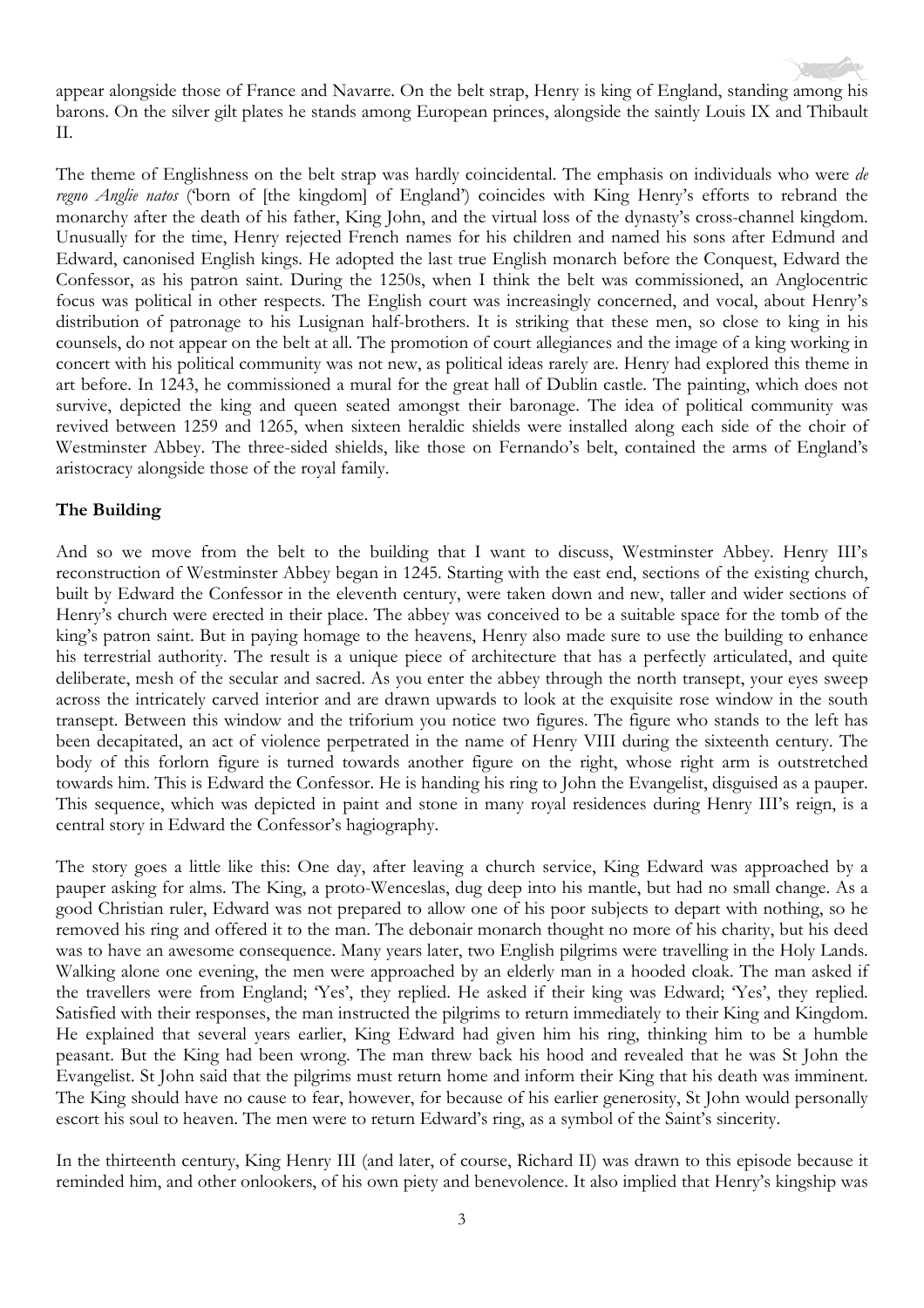sanctioned by heavenly heavyweights in the same way that King Edward's had been. As keen as Henry was to demonstrate his Christian credentials, this was not the only point that he wanted to impress upon visitors as they entered his church. As people walk into the Abbey, they pass under a stone arch. At the apex of this arch, there is a bust of a podgy-faced boy. The figure is not specifically identified, but most historians believe this is probably a representation of the Lord Edward, Henry III's son and successor. As soon as visitors entered Westminster Abbey, the strength of Henry's spiritual and dynastic authority was made apparent. This sophisticated theme was elaborated further in the Abbey's Chapter House, a building upon which Henry lavished much attention.

The Chapter House was a meeting place for the king and his barons. It was therefore an appropriate backdrop from which to project images of royalty. The tone of the room was set by the tiled floor, of which the Latin inscription proclaims:

*Ut rosa flos florum, sic est domus ista domorum.*

As the rose is the flower of flowers, so is this the house of houses.

The tiled floor incorporates a diverse mixture of dynastic and religious iconography. The Angevin lions appear sixty-two times alongside stylised impressions of the Abbey's rose window and the figures of King Edward and St John. Henry's household accounts reveal that a golden lectern was designed especially for the room. It is well documented that Henry liked to make speeches and he must have felt that the Chapter House was the ideal location from which to launch one of his most ambitious plans, the acquisition of the kingdom of Sicily for his second son Edmund. To persuade the barons of the necessity of conceding a tax to fund the campaign of conquest, a set of Sicilian coronation robes were commissioned for Edmund to wear in the Chapter House before the assembled meeting. The preparations – and propaganda – were carefully considered, but cash was not forthcoming. Between 1239 and 1266 all of King Henry's requests for taxation were denied.

Today, we have to look carefully within the Abbey for the architectural features that I have discussed, as so many have been hidden or partially destroyed by later decoration. In the thirteenth century, the iridescent colours of the Abbey's carved interior, illuminated by candlelight, would have made them prominent to all visitors.

#### **The 'Battle'**

The ability to combine secular and sacred motifs is also a notable feature of the battle, and third example, that I want to think about. The battle is in actual fact a siege, but 'siege' obviously doesn't work within my alliterative scheme. The siege of Kenilworth castle in 1266 lasted for 172 days and it is the longest siege in England's history. Nine months before the siege, on 4 August 1265, royalist forces won a decisive victory at the battle of Evesham. This triumph effectively ended the civil war that had raged in England since the summer of 1263, sparked by disaffection with Henry's personal rule that did not adhere to the principles of Magna Carta. At Evesham, the rebel leader and royal in-law, the Earl of Leicester Simon de Montfort, had been slain and King Henry, a former captive of the earl, regained his freedom. But the royalist victory was not total. Many dissidents remained. Embittered and fearful of the king's decision to seize the lands of suspected rebels, they retreated to Montfort's former stronghold of Kenilworth castle. Symbolically and strategically Kenilworth was situated 'in the middle of the kingdom', as the St Albans monk William of Rishanger perceptively put it. For this very reason Rishanger knew the surrender of the garrison had to be achieved if peace were once again 'to smile upon England'. Writing after Henry's reign, in the fourteenth century, his opinion is particularly apposite.

On arrival at Kenilworth the royal force was split into separate divisions, to surround the castle. The roads and waterways must have heaved with traffic delivering equipment to maintain this enormous war effort. Royal records mention the supply of 60,000 quarrels for crossbows. Some 2,000 wooden hurdles measuring 8x7ft and thicker variants measuring 10x8ft were also sent. The hurdles presumably acted as defensive screens, protecting the royal soldiers from projectiles hurled from within the castle. Heavier siege equipment was also required. In all, nine siege engines were brought to Kenilworth, transported by road and river. The machines were erected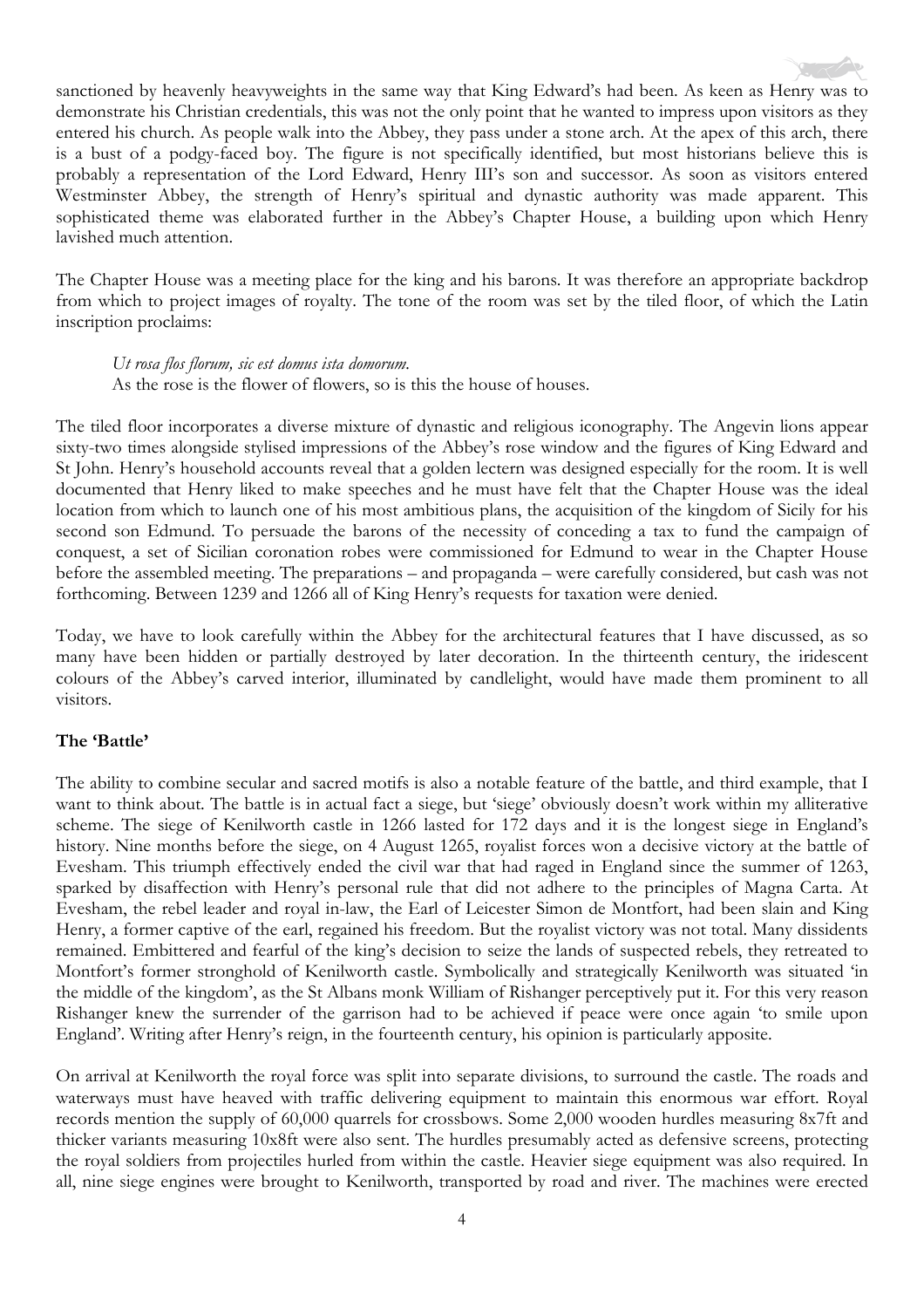The King's siege tower, called the 'Bear' 'on account of its great size', fared little better. Barges from Chester, 'to assail the castle by water', were delivered by 'incredible labours', but were repulsed. Plans to undermine the castle walls through ditches and tunnels also failed. The variety of tactics and equipment may be read as a damning indictment of the effectiveness of Henry III's military machine, but for our purposes they reveal how the king regarded victory at Kenilworth as a prerequisite in his bid to restore royal authority.

In part, the King's show of force at Kenilworth was all about bravado. Henry III wanted to demonstrate that his authority was not irrevocably impaired following his fifteenth-month captivity before the battle of Evesham. After Simon de Montfort's grisly death – his neck was skewered by a lance – Henry wanted to ensure that everyone in England knew that he was, once more, the legitimate and unchallenged ruler. This explains why, after the battle of Evesham, Henry had been escorted into the town to a trumpet salute, and why Montfort's dismembered corpse was despatched to various parts of the kingdom as a gruesome warning to lingering insurgents. It may also explain why the royal household provided Henry with a new suit of clothing, making him look every bit the commander-in-chief during the Kenilworth siege. The household accounts describe a gambeson, a military tunic of quilted fabric, complete with dags. Dags were pointed pieces of fabric sewn onto the hem or shoulders of a garment, invariably in a contrasting colour. The tunic was finished with ophreys, gold embroidered decoration around the collar and cuffs. It is curious that Henry had such a garment made for him at this time because the protection afforded by a gambeson was geared to hand combat. It would have been of little direct use during a siege. The annalist of Dunstable priory refers to raids that were launched against the encamped royal army by those inside the castle, and the fact that Henry and his son Edward were forced to arm themselves 'out of fear'. Nonetheless, the physical description of Henry's gambeson suggests it was worn chiefly for its aesthetic effect. Perhaps like Hitler, who longed to exchange his grey military jacket with the brown party one, but refused until the war was won, Henry III wore the gambeson to show his commitment to the various military expeditions of this period, perhaps more specifically the siege. The King had, after all, made a conscious, possibly public, decision to remain at Kenilworth until the siege was over. He did not even return to Westminster Abbey for the feast of his patron saint Edward the Confessor on 13 October, as was his custom. Indeed, during the siege, the king was probably more visible to a larger group of his subjects, and for a longer period of time, than at any other point in his fifty-six year reign.

Sensitive about his image and deeply pious, Henry III seems to have realised that his displays of bellicosity were proving counter-productive in his efforts to persuade the garrison to surrender. Midway through the siege, he therefore tried a different approach. If he could not induce his subjects to yield through displays of force, he seems to have thought, he would win them over with gestures of benevolence. The royal household accounts show that Henry distributed much larger quantities of plate and jewellery from his stores during the period of the Kenilworth siege. The scale of royal oblations, which had fallen during Henry's captivity, also increased after the battle of Evesham and were now of a similar magnitude to the king's personal rule between 1234 and 1258. A surviving alms roll also reveals that one hundred paupers were fed daily during the siege, thus meaning that the King's customary level of almsgiving was maintained. Throughout the siege, foodstuffs for the King's household were supplied by local sheriffs. The daily costs of feeding the household were therefore very low, ranging from eight to fifteen shillings. However, on 15 August Henry celebrated the feast of the Assumption of the Virgin Mary with a large feast, costing a hefty  $f_1$ 50. To put this figure in context, an annual income of  $f_1$ 15-£20 was deemed sufficient to support the costs of knighthood during the thirteenth century. This was most definitely a slap-up meal. Holding such a feast before the walls of Kenilworth castle mid-siege must have been impressive, which was surely Henry's intention. There was probably also an element of psychological warfare here; tormenting the starving and besieged garrison with the sight and smells of food and merriment.

It is difficult to determine the full impact of Henry's actions at Kenilworth. The incongruity of the king feeding one hundred paupers daily whilst his siege engines hurled missiles continuously at the garrison, must have been striking. What we can say is that the King's actions were not wholly successful. Instead of cowering before the